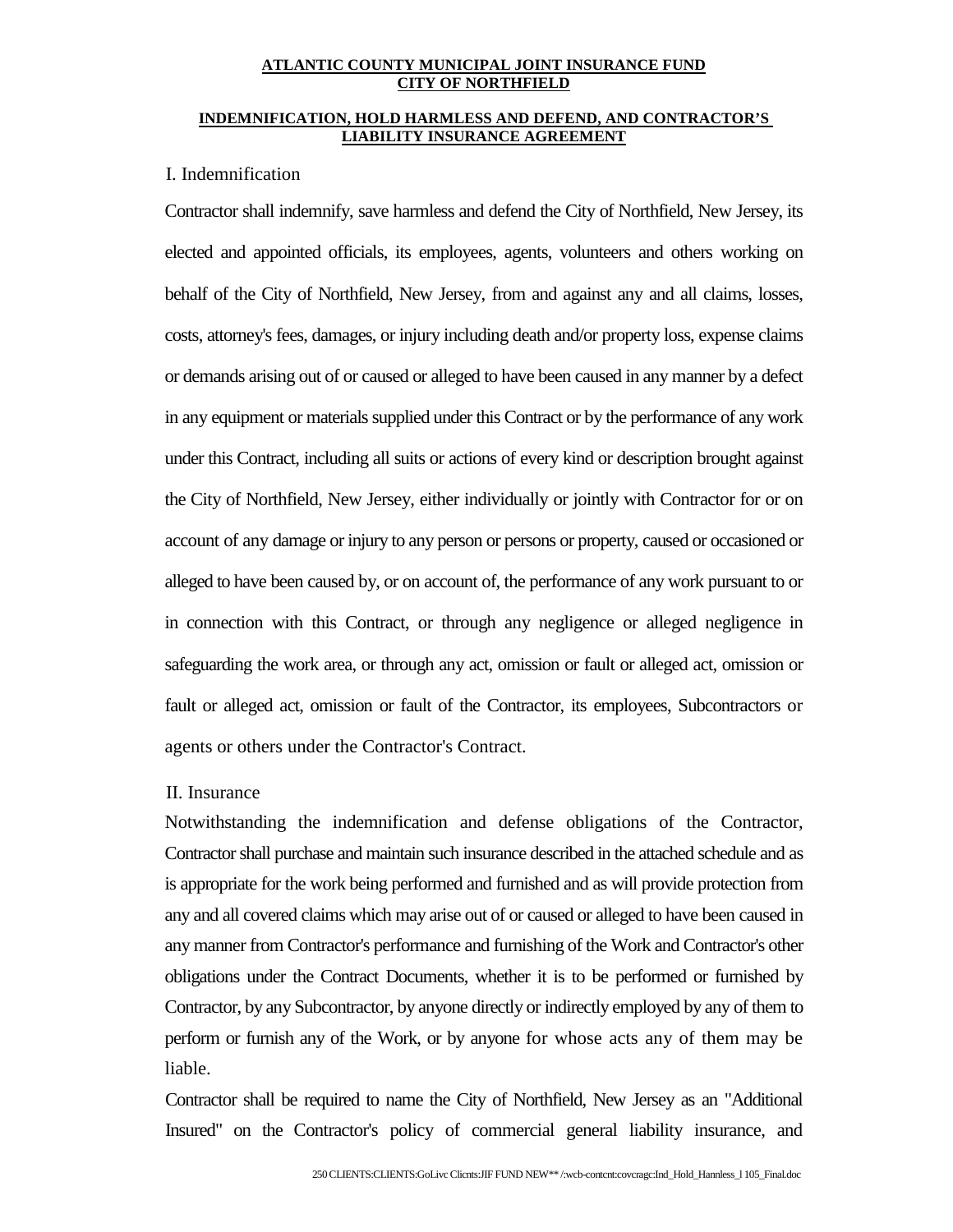# **ATLANTIC COUNTY MUNICIPAL JOINT INSURANCE FUND CITY OF NORTHFIELD**

## **INDEMNIFICATION, HOLD HARMLESS AND DEFEND, AND CONTRACTOR'S LIABILITY INSURANCE AGREEMENT**

simultaneously with the delivery of the executed Contract Documents, Contractor shall provide the City of Northfield, New Jersey with a Certificate of Insurance indicating that the insurance coverage as described in the attached schedule, and as is appropriate for the work being performed and furnished, has been obtained and that the City of Northfield, New Jersey has been designated as an "Additional Insured" where required. On or before the renewal date of said policy, Contractor shall be required to provide the City of Northfield, New Jersey with a Certificate of Insurance indicating the continuation of insurance coverage and designating the City of Northfield, New Jersey as an "Additional Insured".

The schedule of insurance and the limits of liability for the insurance shall provide coverage for not less than the following amounts or greater where required by law:

| Name                  |  |
|-----------------------|--|
|                       |  |
|                       |  |
|                       |  |
|                       |  |
|                       |  |
|                       |  |
|                       |  |
| My Commission Expires |  |

SEAL